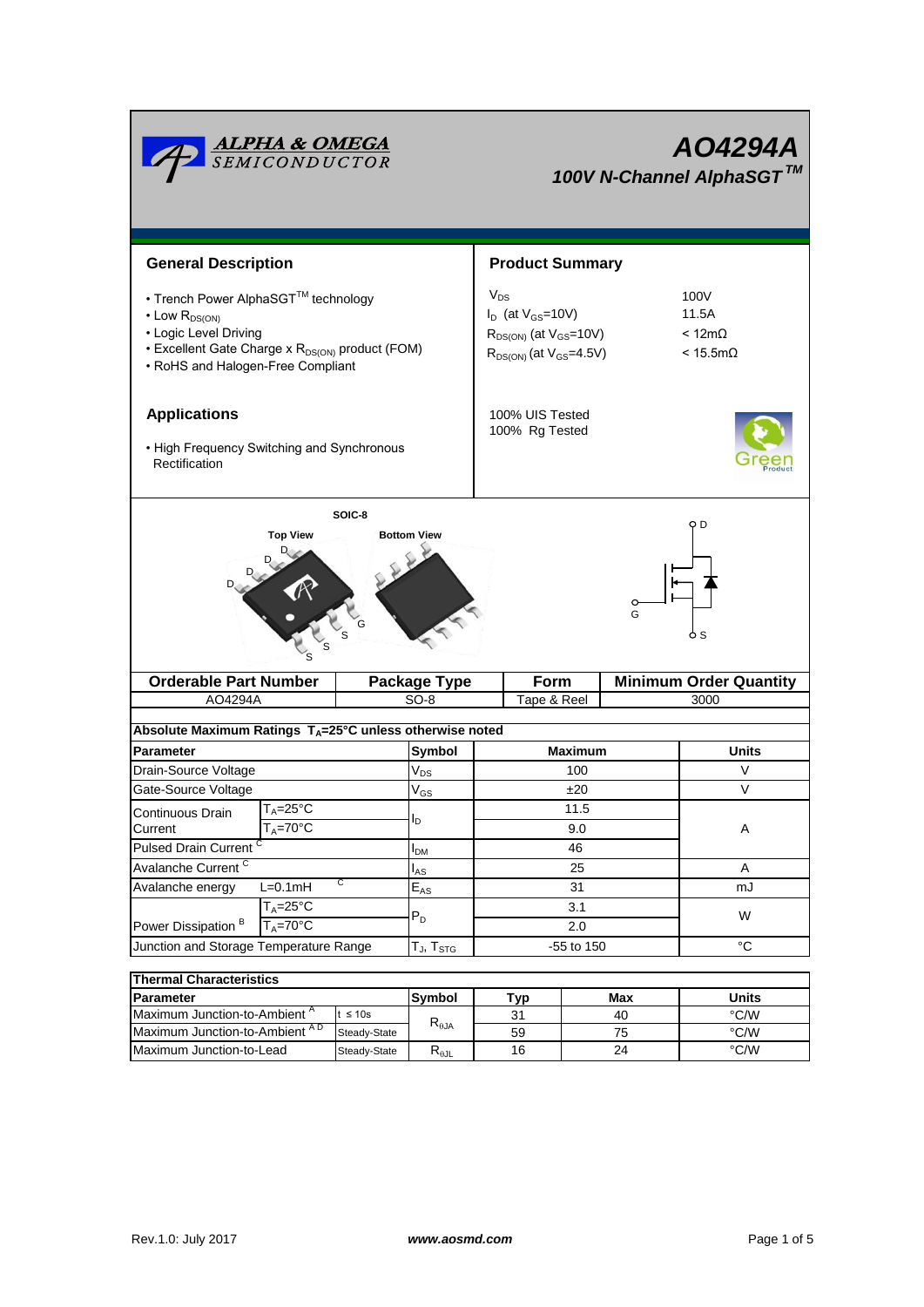

#### **Electrical Characteristics (TJ=25°C unless otherwise noted)**

| <b>Symbol</b>              | <b>Conditions</b><br>Parameter                                                    |                                                                                             |                     |                | <b>Typ</b>     | <b>Max</b> | <b>Units</b> |  |  |  |  |  |
|----------------------------|-----------------------------------------------------------------------------------|---------------------------------------------------------------------------------------------|---------------------|----------------|----------------|------------|--------------|--|--|--|--|--|
| <b>STATIC PARAMETERS</b>   |                                                                                   |                                                                                             |                     |                |                |            |              |  |  |  |  |  |
| <b>BV</b> <sub>DSS</sub>   | $I_D = 250 \mu A$ , $V_{GS} = 0V$<br>Drain-Source Breakdown Voltage               |                                                                                             |                     |                |                |            | V            |  |  |  |  |  |
| $I_{\text{DSS}}$           |                                                                                   | $V_{DS}$ =100V, $V_{GS}$ =0V                                                                |                     |                |                | 1          |              |  |  |  |  |  |
|                            | Zero Gate Voltage Drain Current                                                   |                                                                                             | $T_J = 55^{\circ}C$ |                | 5              |            | μA           |  |  |  |  |  |
| $I_{GSS}$                  | Gate-Body leakage current                                                         | $V_{DS} = 0V$ , $V_{GS} = \pm 20V$                                                          |                     |                |                | ±100       | nA           |  |  |  |  |  |
| $V_{GS(th)}$               | Gate Threshold Voltage                                                            | $V_{DS} = V_{GS}$ , $I_D = 250 \mu A$                                                       |                     | 1.5            | 2.0            | 2.5        | $\vee$       |  |  |  |  |  |
| $R_{DS(ON)}$               | Static Drain-Source On-Resistance                                                 | $V_{GS}$ =10V, $I_{D}$ =11.5A                                                               |                     |                | 10             | 12         | mΩ           |  |  |  |  |  |
|                            |                                                                                   |                                                                                             | $T_J = 125$ °C      |                | 18             | 22         |              |  |  |  |  |  |
|                            |                                                                                   | $V_{GS} = 4.5V, I_D = 10A$                                                                  |                     |                | 12             | 15.5       | $m\Omega$    |  |  |  |  |  |
| $g_{FS}$                   | $\overline{V}_{DS}$ =5V, I <sub>D</sub> =11.5A<br><b>Forward Transconductance</b> |                                                                                             |                     |                | 50             |            | S            |  |  |  |  |  |
| $V_{SD}$                   | Diode Forward Voltage                                                             | $IS=1A, VGS=0V$                                                                             |                     |                | 0.7            | 1          | V            |  |  |  |  |  |
| ls.                        | Maximum Body-Diode Continuous Current                                             |                                                                                             |                     | $\overline{4}$ | Α              |            |              |  |  |  |  |  |
|                            | <b>DYNAMIC PARAMETERS</b>                                                         |                                                                                             |                     |                |                |            |              |  |  |  |  |  |
| $C_{iss}$                  | Input Capacitance                                                                 |                                                                                             |                     |                | 2305           |            | рF           |  |  |  |  |  |
| $\mathbf{C}_{\text{oss}}$  | Output Capacitance                                                                | V <sub>GS</sub> =0V, V <sub>DS</sub> =50V, f=1MHz                                           |                     |                | 180            |            | pF           |  |  |  |  |  |
| $\mathbf{C}_{\text{rss}}$  | Reverse Transfer Capacitance                                                      |                                                                                             |                     | 11.5           |                | pF         |              |  |  |  |  |  |
| $R_{g}$                    | $f = 1$ MHz<br>Gate resistance                                                    |                                                                                             |                     | 0.2            | 0.5            | 1.0        | Ω            |  |  |  |  |  |
|                            | <b>SWITCHING PARAMETERS</b>                                                       |                                                                                             |                     |                |                |            |              |  |  |  |  |  |
| $Q_g(10V)$                 | <b>Total Gate Charge</b>                                                          |                                                                                             |                     |                | 32.5           | 50         | nC           |  |  |  |  |  |
| $Q_g(4.5V)$                | Total Gate Charge                                                                 |                                                                                             |                     |                | 15.5           | 25         | nС           |  |  |  |  |  |
| $\mathsf{Q}_{\text{gs}}$   | $V_{GS}$ =10V, $V_{DS}$ =50V, $I_{D}$ =11.5A<br>Gate Source Charge                |                                                                                             |                     |                | 6.5            |            | nC           |  |  |  |  |  |
| $\mathsf{Q}_{\text{gd}}$   | Gate Drain Charge                                                                 |                                                                                             |                     | 5              |                | nC         |              |  |  |  |  |  |
| $Q_{\text{oss}}$           | Output Charge                                                                     | $V_{GS}$ =0V, $V_{DS}$ =50V                                                                 |                     |                | 30             |            | nC           |  |  |  |  |  |
| $t_{D(on)}$                | Turn-On DelayTime                                                                 |                                                                                             |                     |                | $\overline{7}$ |            | ns           |  |  |  |  |  |
| $t_r$                      | Turn-On Rise Time                                                                 | $V_{GS}$ =10V, $V_{DS}$ =50V, R <sub>L</sub> =4.35 $\Omega$ ,<br>$R_{\text{GEN}} = 3\Omega$ |                     |                | 3              |            | ns           |  |  |  |  |  |
| $t_{D(off)}$               | Turn-Off DelayTime                                                                |                                                                                             |                     |                | 27             |            | ns           |  |  |  |  |  |
| $t_f$                      | <b>Turn-Off Fall Time</b>                                                         |                                                                                             |                     | $\overline{4}$ |                | ns         |              |  |  |  |  |  |
| $\mathfrak{t}_{\text{rr}}$ | Body Diode Reverse Recovery Time                                                  | $I_F = 11.5A$ , di/dt=500A/ $\mu$ s                                                         |                     | 26.5           |                | ns         |              |  |  |  |  |  |
| $Q_{rr}$                   | Body Diode Reverse Recovery Charge                                                | $I_F = 11.5A$ , di/dt=500A/us                                                               |                     | 135            |                | nC         |              |  |  |  |  |  |

A. The value of R<sub>aJA</sub> is measured with the device mounted on 1in<sup>2</sup> FR-4 board with 2oz. Copper, in a still air environment with T<sub>A</sub> =25° C. The value in any given application depends on the user's specific board design.

B. The power dissipation  ${\sf P}_{\sf D}$  is based on  ${\sf T}_{\sf J(MAX)}$ =150 $^\circ\,$  C, using  $\leqslant$  10s junction-to-ambient thermal resistance.

C. Repetitive rating, pulse width limited by junction temperature T $_{\rm J(MAX)}$ =150°C. Ratings are based on low frequency and duty cycles to keep initialT $j=25^\circ$  C.

D. The  $R_{q_0A}$  is the sum of the thermal impedance from junction to lead  $R_{q_0L}$  and lead to ambient.

E. The static characteristics in Figures 1 to 6 are obtained using <300µs pulses, duty cycle 0.5% max.<br>F. These curves are based on the junction-to-ambient thermal impedance which is measured with the device mounted on 1in

APPLICATIONS OR USE AS CRITICAL COMPONENTS IN LIFE SUPPORT DEVICES OR SYSTEMS ARE NOT AUTHORIZED. AOS DOES NOT ASSUME ANY LIABILITY ARISING OUT OF SUCH APPLICATIONS OR USES OF ITS PRODUCTS. AOS RESERVES THE RIGHT TO IMPROVE PRODUCT DESIGN,FUNCTIONS AND RELIABILITY WITHOUT NOTICE.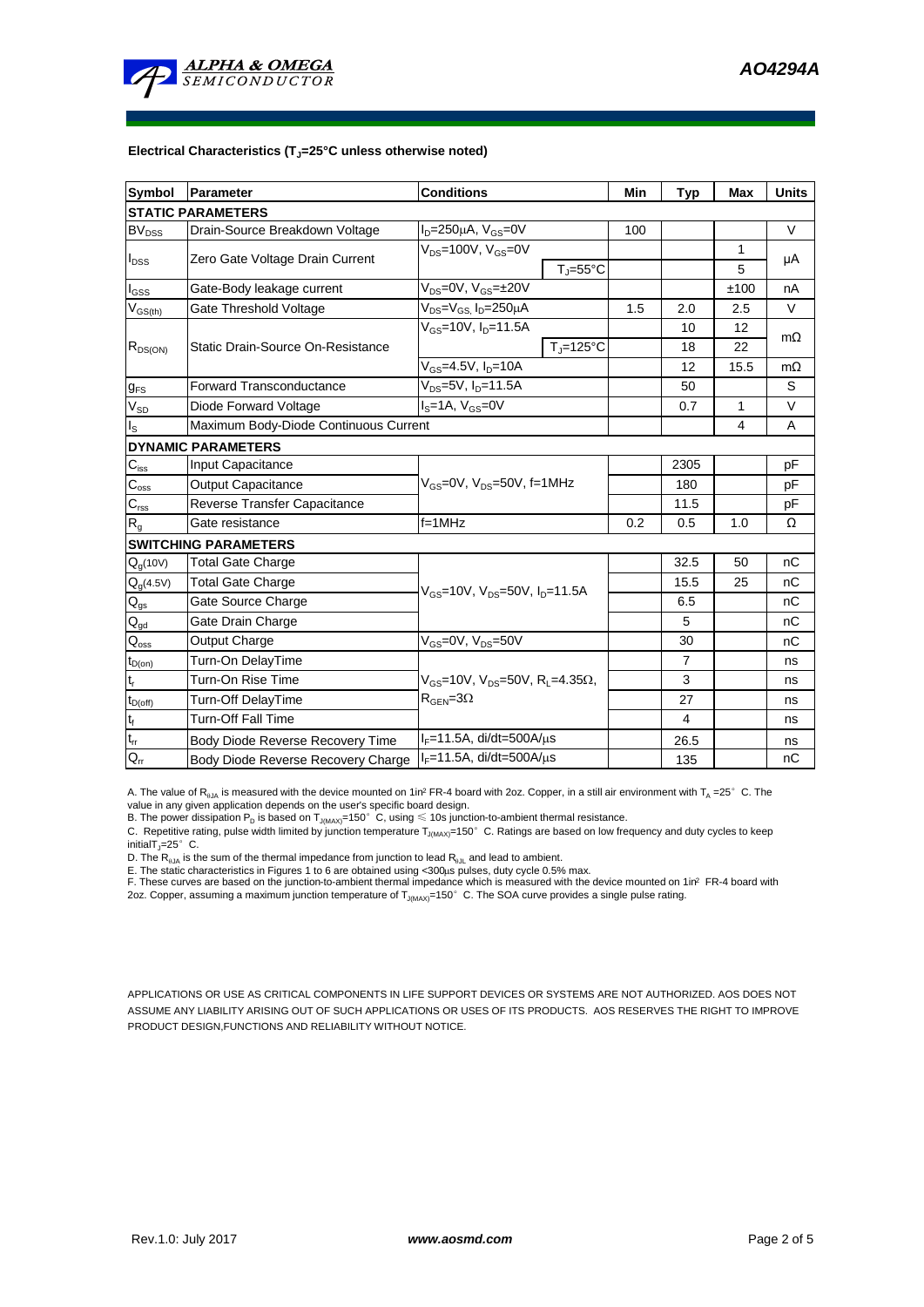

# **TYPICAL ELECTRICAL AND THERMAL CHARACTERISTICS**

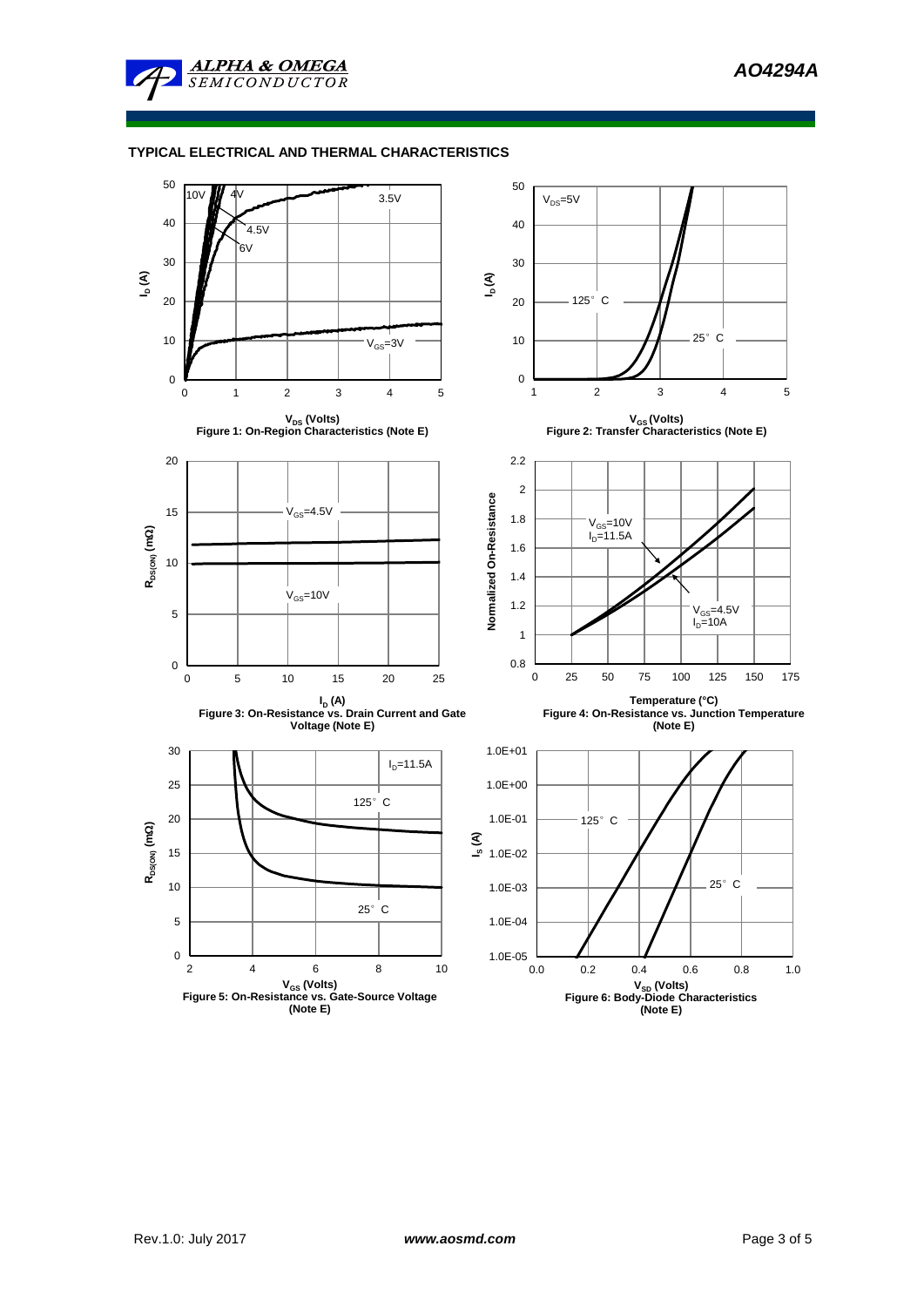

## **TYPICAL ELECTRICAL AND THERMAL CHARACTERISTICS**